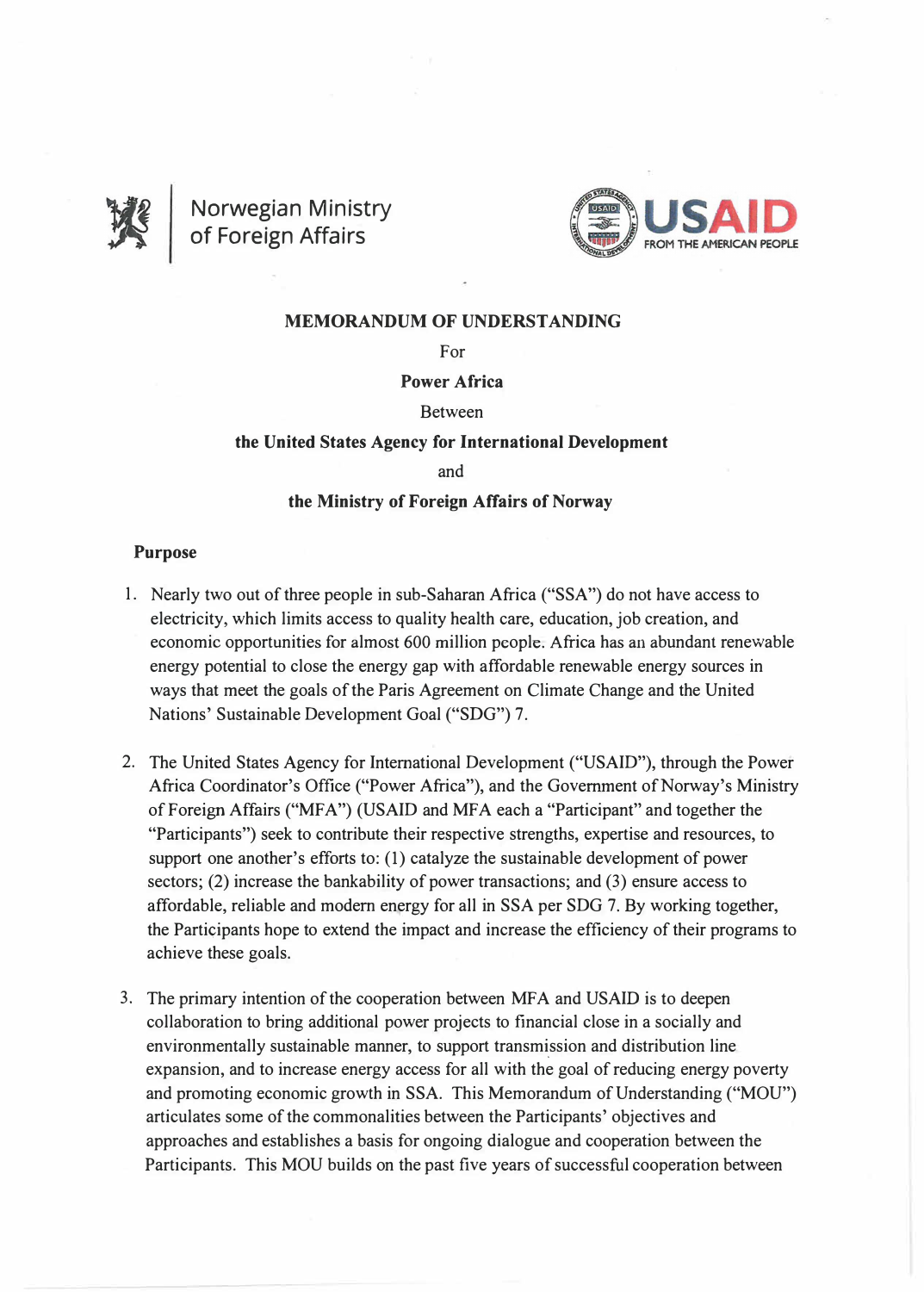the Participants started under the Memorandum of Understanding between the United States of America and the Norwegian Ministry of Foreign Affairs for Reducing Energy Poverty and Increasing Access to Sustainable Energy in Africa, signed on December 7, 2015 ("2015 MOU").

# **Participants**

- 4. The United States Government ("USG") launched the Power Africa Initiative, coordinated by USAID, in June 2013 to leverage private and public sector partnerships to double access to electricity in SSA. The United States Congress later passed the Electrify Africa Act of 2015, signaling to the global community that expanding electricity access in SSA is a long-term bipartisan foreign policy priority of the USG. Power Africa, comprised of 12 USG agencies and more than 170 public and private sector partners, aims to add at least 30,000 megawatts **(MW)** of new, cleaner electrical power capacity and 60 million electrical connections across SSA by 2030. Under Power Africa's 2.0 Strategy, the initiative has also adopted transmission targets, including the installation of 5,000 kilometers (km) of new transmission lines and the mobilization of \$3 billion in support of transmission projects. Through these efforts, Power Africa is working with its partners to meet the goals of SDG 7 and the Paris Agreement on Climate Change.
- 5. Renewable energy and climate are key priorities for Norwegian development cooperation, which seeks to help achieve SDG 7 for universal access to modern energy and SDG 13 for reduced emissions of climate-related gases by 2030, with a priority focus on Africa. MFA intends to mobilize private capital for investments in renewable energy projects and develop the energy business sector and intends to achieve this through core activities, such as sector reforms and institutional development and capacity building, that improve the enabling environment for renewable energy. MF A further supports public investments in the extension of the power grid as well as off-grid electricity services for rural areas and the promotion of cleaner cooking. MFA provides bilateral support to around 10 partner countries for renewable energy and supports energy programs of the multilateral development banks, as well as international initiatives and partnerships.
- 6. Through these efforts and under the 2015 MOU, the Participants have been working together and with other public and private sector partners to meet the targets of SDGs 7 and 13 and the Paris Agreement on Climate Change. The Participants' future collaboration is intended to take place through follow-up actions in support of these commitments and within the context of the 26th UN Conference of Parties on Climate Change (COP26) and the following COP27, to be hosted in Africa in 2022.

#### **Goals and Objectives**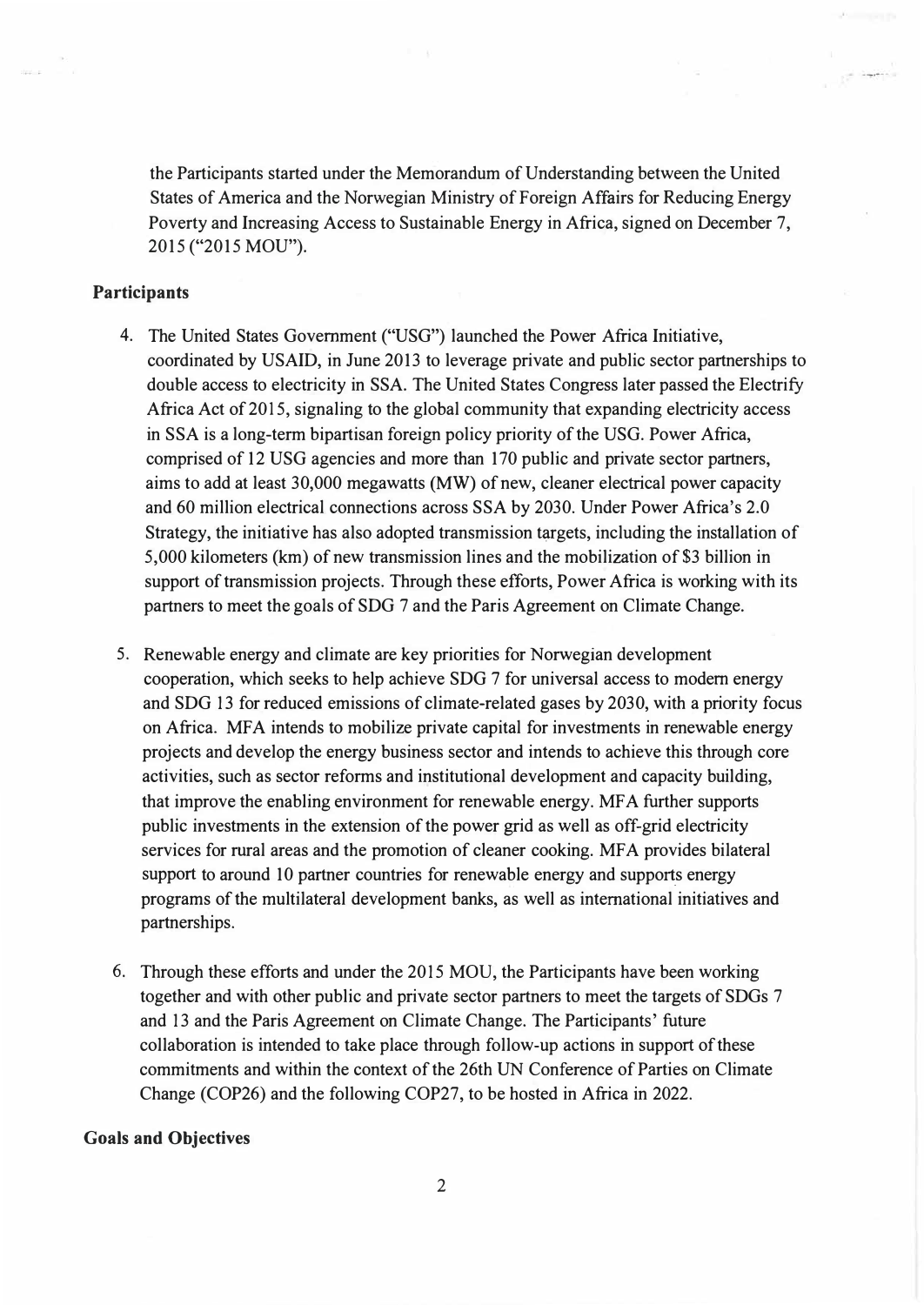- 7. Through coordination and collaboration at the headquarters of each Participant and at the regional and national levels, the Participants intend to pursue the following joint strategic goals and objectives under this MOU:
- **Deepen collaboration to expand electricity access:** The Participants have technical skills, resources, and expertise related to increasing access to electricity services through on and off-grid solutions, and they intend to coordinate their efforts in this field, including by sharing strategic approaches and priority countries; coordinating support to integrated electrification planning; using grid connections, small-scale grids, and off-grid solutions; and identifying opportunities to mobilize financial support by jointly leveraging their respective resources and those of other Power Africa private and public sector partners. The Participants further intend to work together to identify constraints to project development and investment and to seek tools to overcome them, to achieve improved economic activity; and to provide sustainable livelihoods and enhanced provision of essential services, such as agriculture, water, education, and healthcare.
- **Support development of hydropower and variable renewable energy projects:** Recognizing that hydropower is an integral aspect of sub-Saharan Africa's energy supply and hydrological resource management is a strength of both Norway and the United States, the Participants endeavor to support sub-Saharan African governments in developing their hydropower potential. This support may include facilitating private sector-led investments; river basin planning; strategic assessments and developing and marketing know-how on environmental, technological, economic, and administrative aspects of hydropower, consistent with and adhering to international and relevant domestic environmental and social standards and guidelines. The Participants also intend to support governments in planning for and adopting increased levels of variable renewable energy technologies, including solar, wind, and geothermal power, where feasible and appropriate.
- **Integrate regional power trade through power pools:** The Participants intend to work with regional power pools as well as other partners to increase renewable energy power generation and access to power through regional integration. The Participants intend to build on their existing support for regional power pools (cross-border electrical power trading networks) as a means of strengthening economic integration, expanding access to power, bolstering electricity trade associated with increased regional penetration of renewable capacity, enhancing the capacity of power pool secretariats and, where possible, facilitating projects that contribute to improved regional integration and power trading.
- **Advance transmission line development through new and innovative investment and operating models:** Recognizing the importance of strengthening national and regional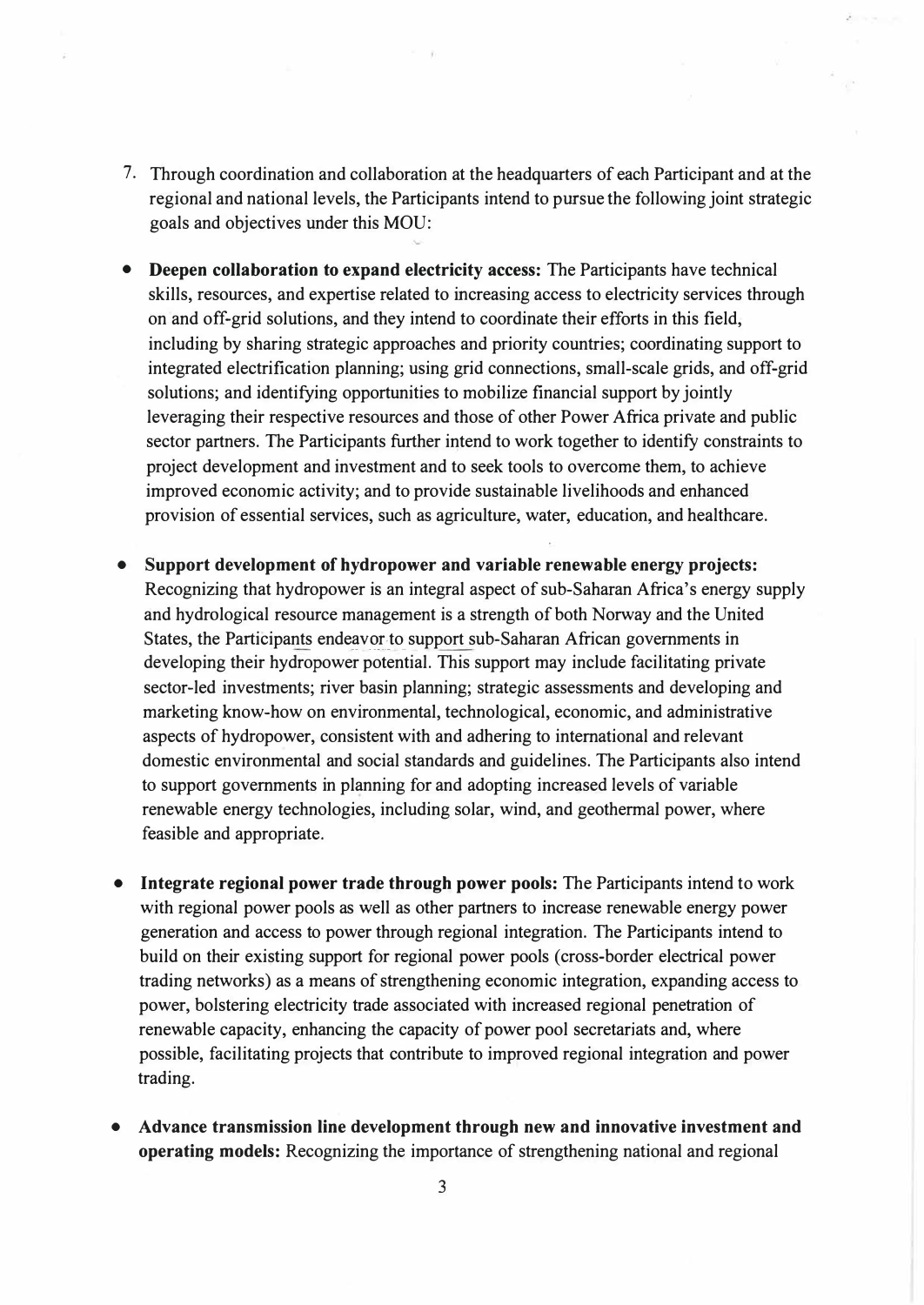power infrastructure, particularly transmission line development and maintenance, and advancing regional power trading opportunities, the Participants seek to collaborate in using their respective resources to advance transmission-related transboundary projects and improve the capacity of utilities to reliably interconnect. Collaboration may include: facilitating Public-Private Partnerships in transmission; promoting reforms to enhance private sector collaboration in transmission; advancing smart grid technologies that accommodate higher levels of renewable penetration; encouraging the mobilization of public and private sector finance for transmission development; strengthening utility capacity to plan, procure, and manage transmission projects as well as to improve utility maintenance and interconnection code compliance; and pursuing coordinated national and regional advocacy for targeted transmission projects.

- **Mobilize institutional capital to drive climate finance and benefit SSA's energy sector:** The Participants intend to create collaborative opportunities to encourage institutional capital investments to drive investment into the SSA power sector. These efforts are intended to support both MFA's and Power-Africa's ambitions to catalyze new and innovative sources of capital to support SSA's energy markets. The Participants will also aim to catalyze public and private sector partners to substantially increase resources and efforts to provide access to clean energy in sub-Saharan Africa in accordance with SDGs 7 and 13 and the Paris Agreement on Climate Change.
- **Bring innovative solutions in energy access, connectivity, and digital tools to displaced populations:** The Participants intend to align efforts to advance innovative new technology and partnership solutions to transform private sector engagement in the humanitarian context through initiatives such as the Smart Communities Coalition (SCC), a public-private initiative co-chaired by Power Africa that mobilizes resources for improving energy access, connectivity, and digital tools for displaced populations and the communities that host them. MFA and the SCC also support the UN High Commissioner for Refugees' (UNHCR) 'Clean Energy Challenge' which aims to ensure that all refugee settlements and nearby host communities will have access to affordable, reliable, sustainable, and modem energy by 2030.
- **CoUaborate and participate in the burgeoning energy storage industry to support the development of sustainable electricity systems in SSA:** The Participants intend to collaborate on supporting and advancing the energy storage lifecycle (R&D, planning, procurement, deployment, operations and maintenance, and decommissioning). Technologies could include battery (chemical) storage, pump hydro, hydrogen, or other technologies to enable greater uptake of renewable energy resources. Power Africa and MFA intend to work with SSA host governments to enhance enabling environments that ensure a conducive climate for investment in energy storage solutions and assist in the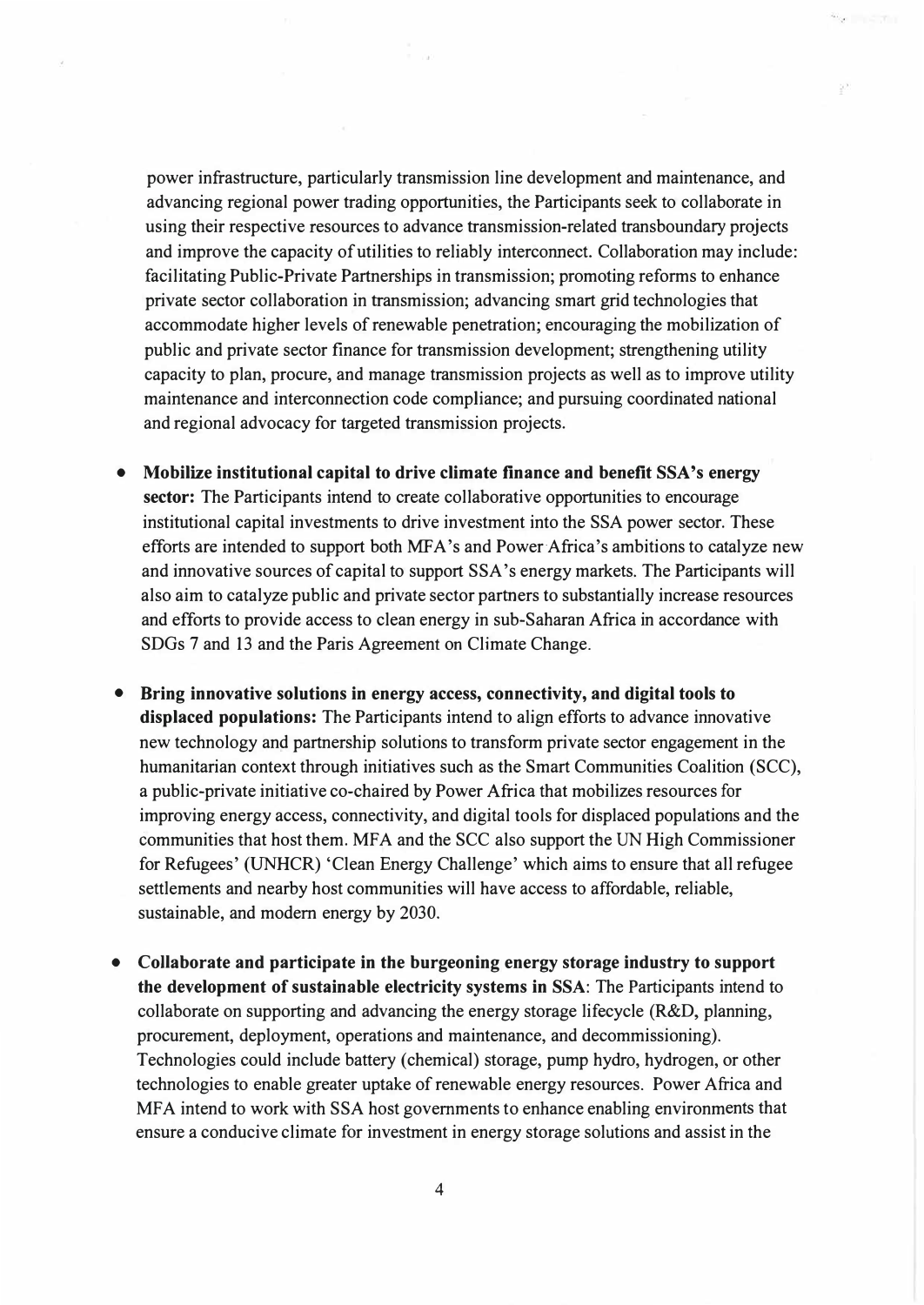establishment of transparent competitive procurement processes and financing models across energy storage technologies and associated use cases.

- **Promote women's empowerment:** The Participants expect to collaborate on efforts to empower women by increasing their participation and leadership within the energy sector as well as access to electricity through their respective programs and investments in SSA. At least half of Norwegian-supported bilateral development cooperation projects are required to have gender equality as a primary or secondary objective. This collaboration could include programs such as USAID's Women in African Power network and the Young Women in African Power Leadership training (a collaboration with the Young African Leaders Initiative, YALI), or other activities with a gender focus.
- **Collaborate on feasibility studies and Environmental and Social Impact Assessments (ESIAs):** Given the mutual objective of ensuring sustainable development and long-lasting, appropriately sited energy infrastructure, Power Africa and MF A intend to collaborate to provide clear guidance on feasibility studies and ESIAs to further de-risk projects for investment. Power Africa and MF A intend to also collaborate to ensure that robust ESIAs are created to address potential social and environmental impacts through appropriate mitigation measures.

The above list of potential areas of collaboration is illustrative and the Participants' planned contributions are not intended to be limited to these activities or resources. Where applicable, the Participants intend to jointly mobilize and deploy their available resources in support of the energy programs and projects they prioritize through this collaboration.

#### **Roles and Responsibilities**

- 8. Under this MOU, USAID, through Power Africa, intends to accomplish the following:
	- Deliver transaction advisory assistance and market-related intelligence to MFA on an as-needed basis, including sharing market intelligence and insights and guidance regarding the enabling environments of sub-Saharan African countries (including IPP, regulatory, and legal frameworks).
	- Identify market needs, information on project opportunities, and constraints to project development and investment for transaction support in countries where MF A, Norfund, and Norwegian companies have projects or potential for investment. (Norfund, the Norwegian Investment Fund for Developing Countries, is a statutory body with limited liability and the main instrument of MFA to promote investments in renewable energy in developing countries.)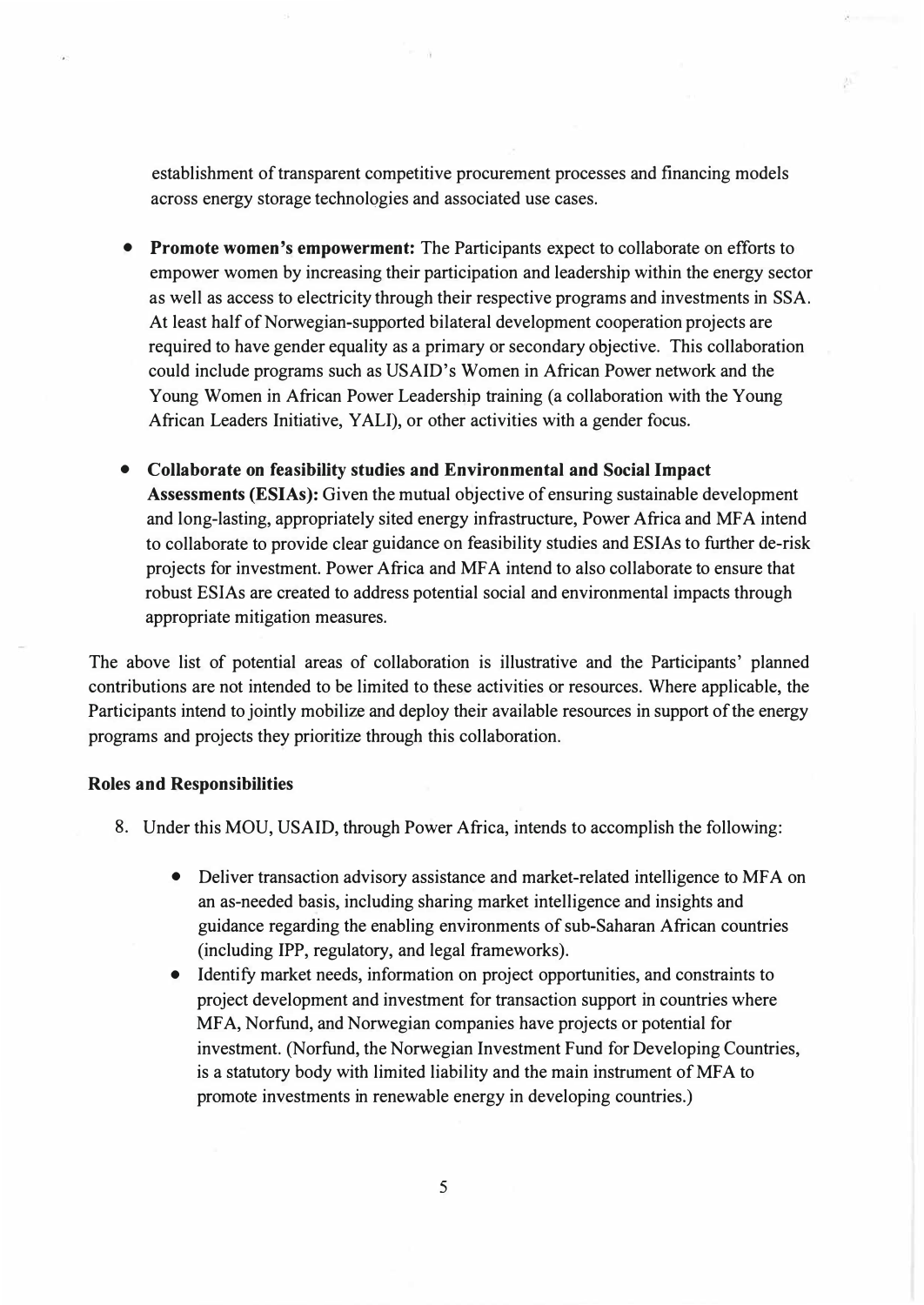- Include MFA and potentially Norwegian private sector investors in the implementation of Power Africa's proposed Mobilizing Institutional Investors activity.
- Identify opportunities for MFA and Norwegian companies to collaborate with Power Africa's interagency counterparts and other public and private sector partners.
- Present opportunities for MFA and Norwegian hydropower and other renewable energy companies to collaborate with United States hydropower and other renewable energy-focused developers and investors, as well as other Power Africa partners.
- 9. Under this MOU, MFA intends to accomplish the following:
	- Provide an additional 2,000 megawatts (MW) of new energy through investments in renewable energy projects and programs in SSA.
	- Collaborate on project development and technical assistance with USAID, through Power Africa, as appropriate, to advance transactions and to bring them to financial close.
	- Collaborate with USAID, through Power Africa, on sectoral analysis and
	- synthesis of new and innovative approaches to expand private sector participation in energy infrastructure investment.
	- Provide technical assistance to improve feasibility studies and ESIAs, particularly in environmentally sensitive technologies like hydropower, to increase sustainable development of and private sector investment in energy projects.

#### **Implementation**

10. Upon signature of this MOU, the Participants intend to develop a work plan that will include a schedule to review progress towards mutually established goals and organize a "kick off" meeting to be held within the first six months.

## **Publicity and Communications**

- 11. Public communications related to this MOU should appropriately attribute the efforts of both Participants, in each case subject to their consent.
- 12. Joint branding is expected to be used with the written consent of each Participant in accordance with the communication policy mutually decided with respect to each project. Each Participant may make its logo available for use on specific materials at its sole discretion. Each Participant should obtain written approval prior to the publication of all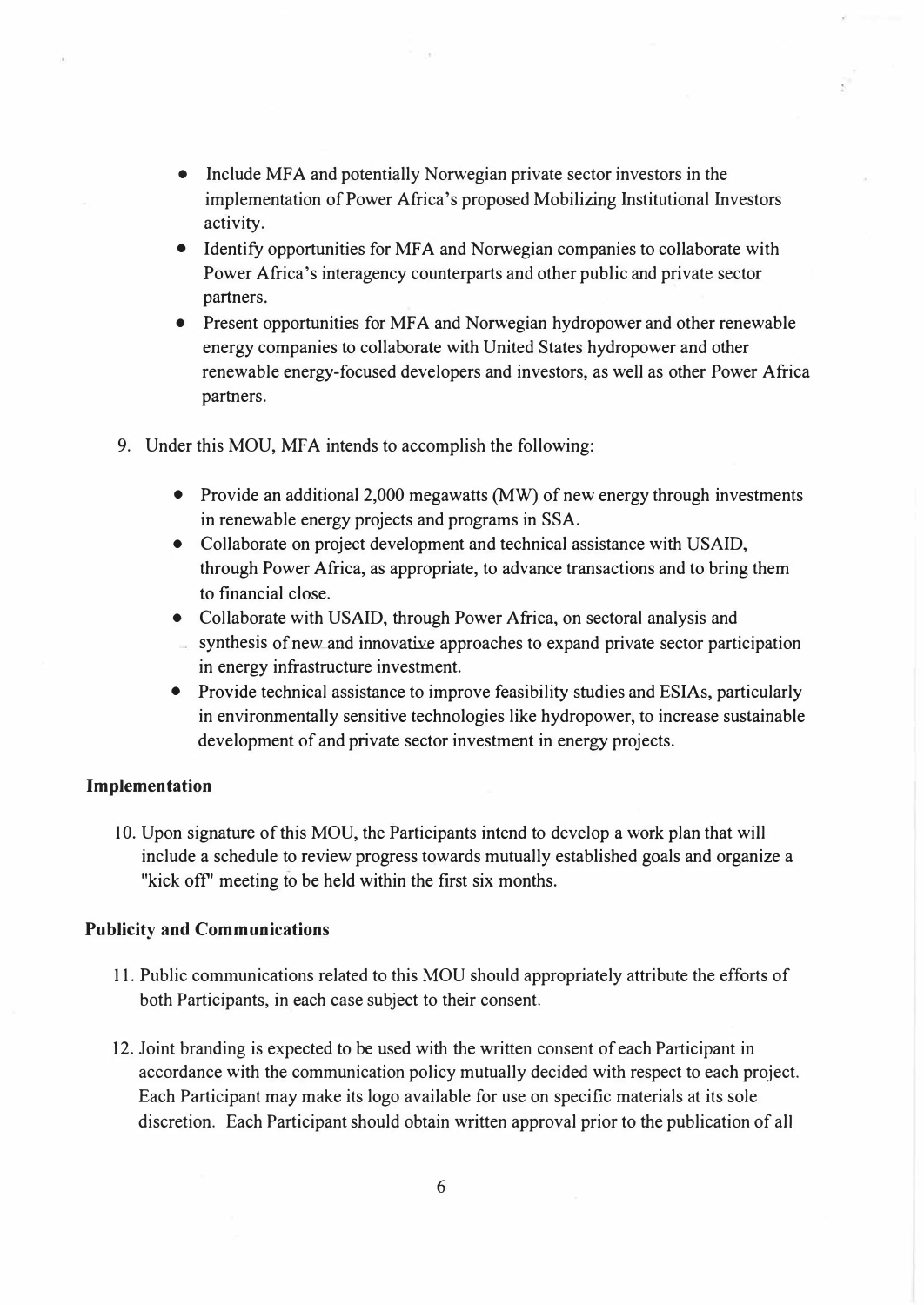information and materials that contain the other's logo. The Participants expect that any such materials give equal prominence.

- 13. The Participants intend to respect each other's confidentiality policies, with the mutual understanding that they publicize their collaboration and its objectives without disclosing any confidential or proprietary information of the other.
- 14. Each Participant may make the existence and content of this MOU publicly available by press release, public commentary, or other disclosure, and is expected to do so in accordance with their policies or procedures regarding the public disclosure of information and subject to the prior written consent of the other.

#### **Reporting and Collaboration**

15. The Participants acknowledge the need for regular reporting on activities and results and intend to collaborate to meet any information needs or applicable reporting requirements in connection with the cooperation under this MOU. At a minimum, the Participants should communicate via semiannual telephone calls between the designated Points of Contact identified below and annual executive meetings. Power Africa's Development Partnerships team intends to invite MFA to participate in an annual data verification event to ensure that information on Norwegian-supported power generation transactions is included in Power Africa's database and results will be counted towards Power Africa's goals. The Participants expect that joint efforts in many locations may necessitate more frequent, working-level contact and intend that the designated Points of Contact at headquarters facilitate establishing country-level points of contact, as needed to coordinate implementation under this MOU.

#### **General Provisions**

- 16. **Duration:** This MOU commences upon the date of the last signature and is intended to continue for five years. The Participants may renew or extend this MOU by mutual written agreement. It is understood that either Participant may withdraw from this MOU by giving thirty (30) days prior written notice to the other Participant.
- 17. **Modifications:** It is intended that the Participants may modify this MOU only in writing, signed by both Participants.
- 18. **Effect of MOU:** This MOU is not a treaty, it is not legally binding, and does not give rise to rights or obligations under international or domestic law. The Participants specifically acknowledge that all activities contemplated under the MOU depend upon the availability of funds and that this MOU is not an obligation of funds nor does it constitute a legally binding commitment by any Participant or create any rights in any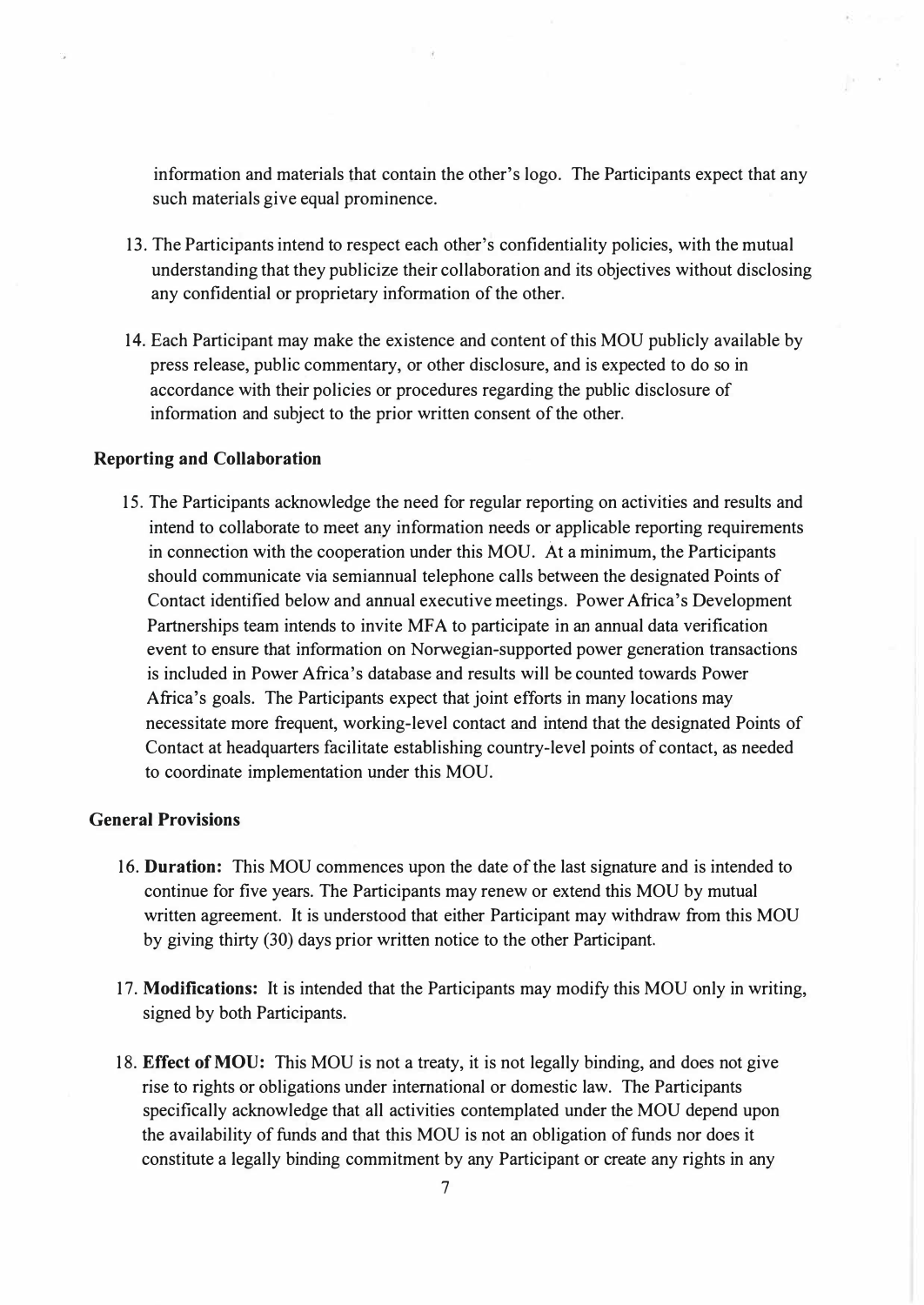third party. The Participants intend to maintain their own separate and unique missions and mandates and their own accountabilities. Unless specifically provided otherwise, the cooperation among the Participants as outlined in this MOU is not intended to be construed as a partnership or other type of legal entity or personality. Each Participant is expected to bear its own costs for any and all expenses incurred by itself related to this MOU. Nothing in this MOU is intended to be construed as superseding or interfering in any way with any arrangements, agreements or contracts entered into among the Participants, either prior to or subsequent to the signing of this MOU. Nothing in this MOU is intended to be construed as an exclusive working relationship.

#### **Points of Contact**

19. The Participants intend to join efforts and to maintain a close working relationship to achieve the objectives of this collaboration. The Participants intend to inform their relevant personnel and, in the case of USAID, the interagency counterparts, of this joint commitment to collaborate between USAID and MF A for Power Africa. USAID and MFA have each designated a point of contact for the partnership below. Each Participant may, by written notice, replace or identify additional representatives.

USAID Power Africa 1300 Pennsylvania Avenue, NW Washington, D.C. 20523

Government of Norway Ministry of Foreign Affairs 7. Juniplassen 1, 0251 Oslo, Norway

\*\*\*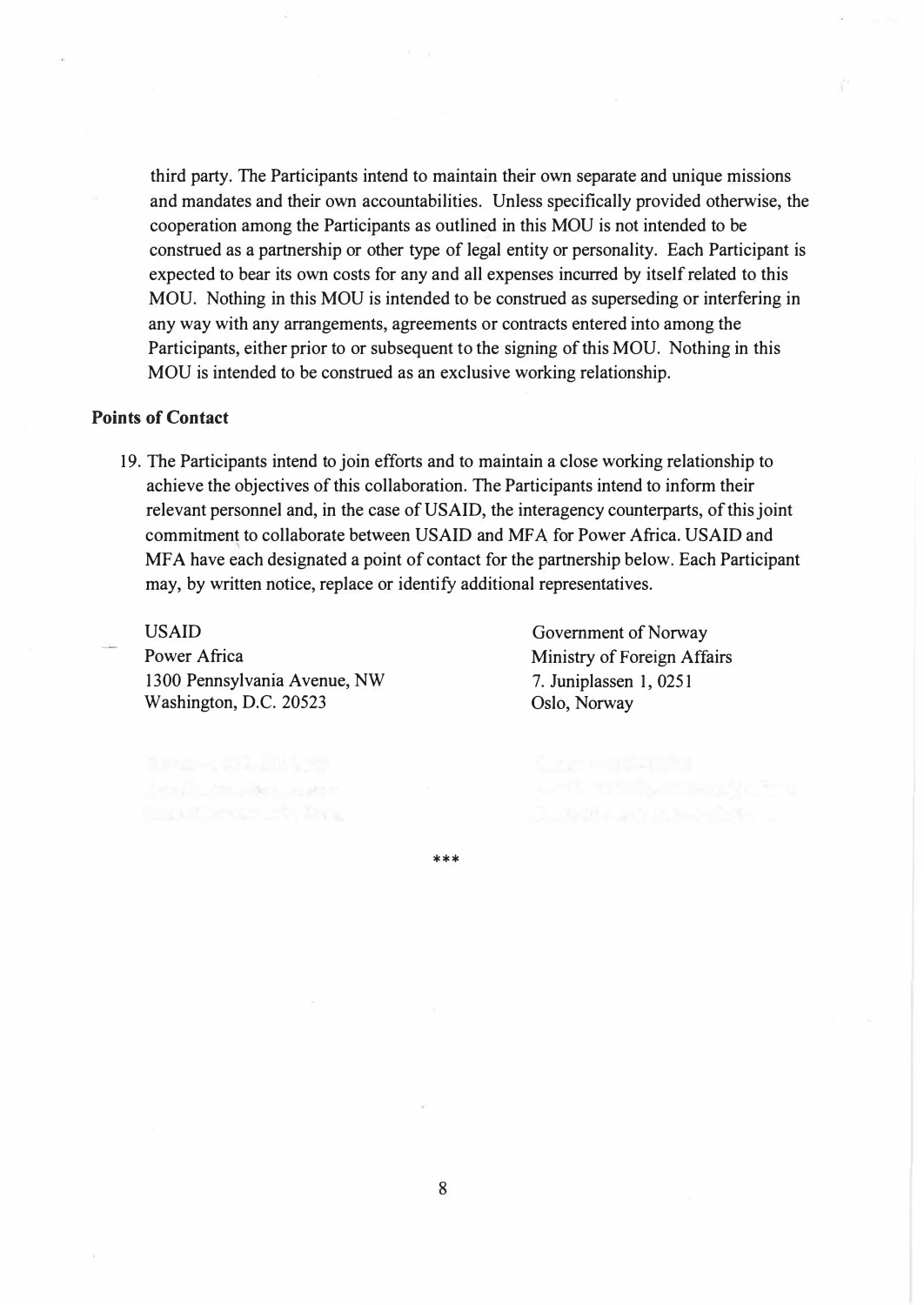The Participants, each acting through its duly authorized representative, have caused this Memorandum of Understanding to be signed in their names and delivered as of this  $\frac{(p^{\dagger k} - d\alpha)}{2}$  of November, 2021, at  $\left(\frac{1}{2} |aS \cap \omega|, \sum_{k=1}^{\infty} |a_k| \right)$ November, 2021, at  $G$  as gow,  $S$ cot  $|$  and

Signed, in duplicate, in the English language.

## **UNITED STATES AGENCY FOR INTERNATIONAL DEVELOPMENT**

 $By: L/R$ 

(Signature)

Ambassador Samantha Power Administrator

By:  $\sinh h$ . Ann  $\sqrt{\frac{\mu}{\text{Sigma}}}$  (Signature)

**MINISTRY OF FOREIGN AFFAIRS NORWAY** 

Anne Beathe Kristiansen Tvinnereim Minister of International Development

*Witnessing* 

By:

## **UNITED STATES AGENCY FOR INTERNATIONAL DEVELOPMENT**

# **MINISTRY OF FOREIGN AFFAIRS NORWAY**

(Signature)

Mark Carrato Power Africa Coordinator

By: *&£---*(Signature)

Aslak Brun Director General